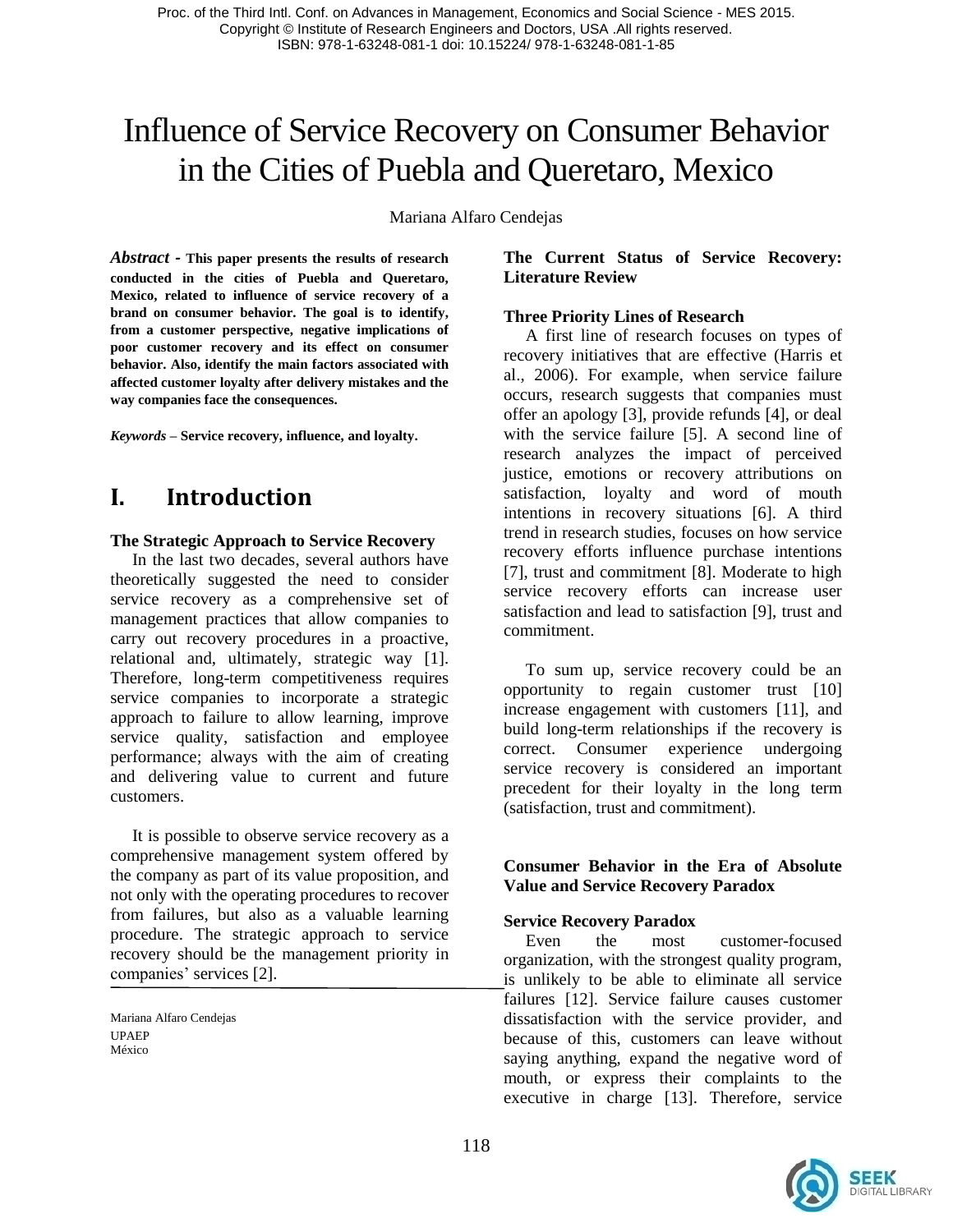recovery is a "moment of truth" for the company, essential for customer satisfaction and for strengthening its relations with them [14] y [15].

During the error, the customer experiences situations of dissatisfaction understood as a cognitive assessment or psychological state (negative assessment), in this way strategies provide a second chance to correct mistakes [16] Implementation of these initiatives proposes the existence of an organizational culture focused on creating customer value with a dynamic concept that requires the effort of learning, adaptation and continuous improvement of the organization [17].

There are three paradigms in the field of service recovery [18]:

- 1) Failure to meet expectations (Positive: it happens when the company performs better than expected, when the client receives an excellent recovery strategy resulting in a state of post-satisfaction). The recovery paradox emerges from this paradigm.
- 2) The script (considers awareness of family and frequent situations; it is stored in a part of memory as a coherent description of events expected to occur. In this way the process is kept in the client's memory as a sequence of actions waiting to take place in a specific order or as in a script. All this causes more attention and the evaluation of the mistake in recovery efforts in the customer's mind).
- 3) Commitment-trust (The mistake causes customer insecurity and affects trust in the company, which is why it must provide better recovery strategies giving the person in charge of dealing with the failure, personal confidence to acquire the commitment to act for the company and generate a state of trust recovery in the client).

## **Conceptual Model of Service Recovery Paradox**

The notion of a "service recovery paradox" suggests that an effective recovery process is crucial to preserve or even improve customer

satisfaction. In line with Boshoff and Leon [19], effective recovery should not be seen as the result of luck or natural skills of front-line employees, and it is suggested that to some extent it may be the result of competent improvisation, a practice that articulates several processes discussed in the existing recovery literature: orientation to action, training, rules and regulations, and the desire to deliver customer satisfaction.

## **II. Study of Service Recovery in the Context of Puebla and Queretaro, Mexico**

The *2012 Urban Competitiveness Index* compares 77 cities across 60 indicators grouped into 10 sub-indexes. It is a web platform that represents an economic and social observatory that allows comparisons between highly linked cities or urban environments. For the purposes of this study, we carried out a comparison between Queretaro and the Puebla-Tlaxcala binomial, to identify main similarities and differences between these two cities.

Although there are ranking differences in the Mexican Institute for Competitiveness (IMCO) platform between these two contrasting urban areas (Puebla-Tlaxcala in place 28 and Queretaro in place 4), there are more similarities than differences when comparing some particular items.

In the central proposal of this research, we will identify whether these indicators related to competitiveness of both cities influence service recovery of their institutions or on the contrary, this external ecosystem has nothing to do with that feature.

## **Study Hypotheses**

According to revised literature and considering various factors on the subject of service recovery, we consider the following hypotheses for validation:

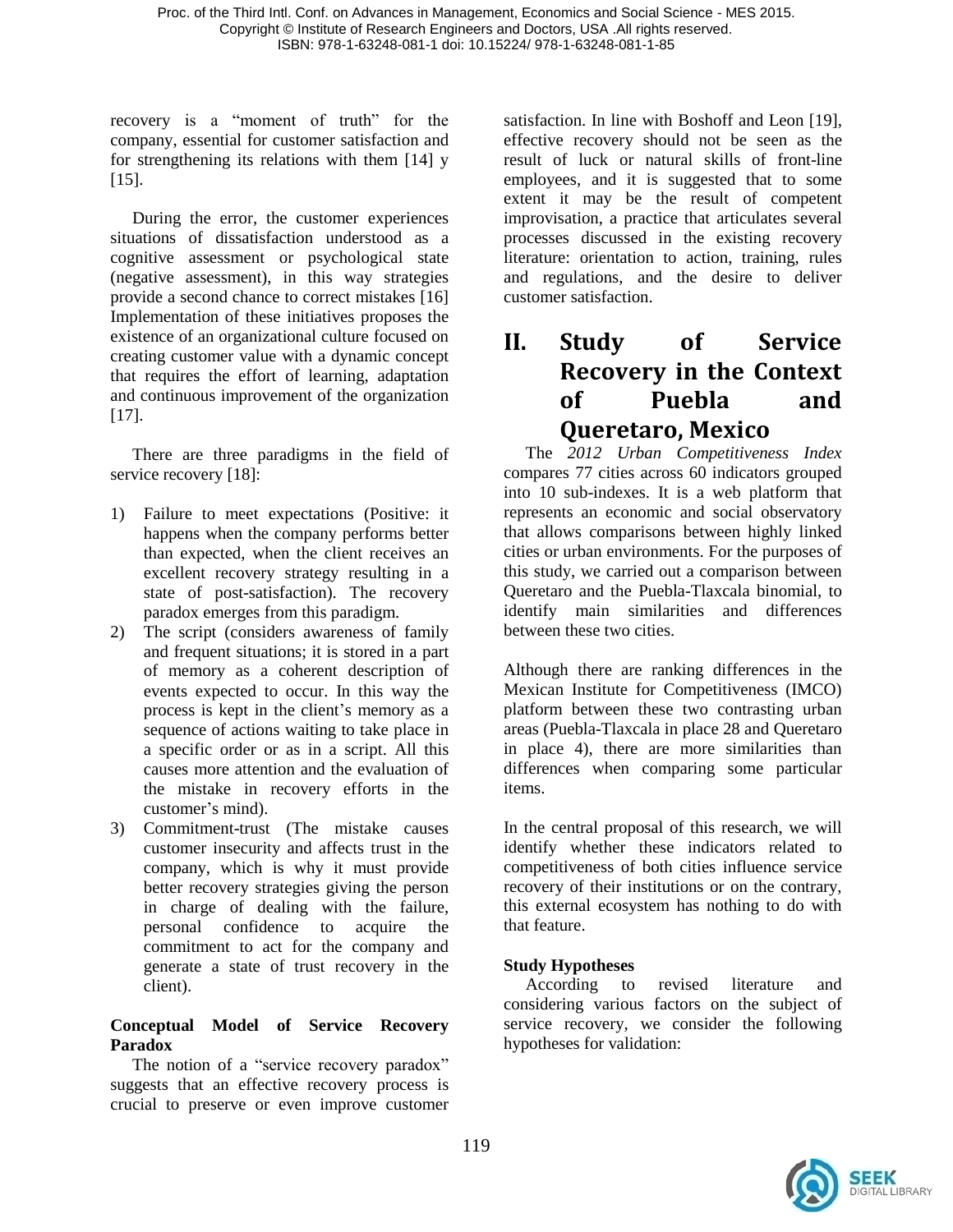- *H1: Businesses related with high investment products/services are more affected by an inefficient service recovery.*
- *H2: Service recovery is perceived as a component of justice and equity.*
- *H3: Service recovery paradox does not occur in Puebla and Queretaro.*
- *H4: Brand perception is directly affected by the response of the company in service recovery.*
- *H5: In Puebla and Queretaro there is no culture and institutional infrastructure to support consumers when a service failure takes place.*

## **III. Study and Results Obtained**

### **Validity and Reliability of the Instrument**

Reliability is the accuracy or precision of a measuring instrument. There are different types of reliability: stability over time (measurable through a test-retest design); representation, which refers to the absence of variations in the instrument's ability to measure one same construct in different subpopulations; and finally, equivalency, which is applied to the latent variables, measured through multiple indicators, and which can be tested through a variety of methods, including the so-called *Cronbach's alpha*, two halves, and different ways to verify consistency between evaluators [20].

In addition, before implementation of the instrument used in this study, we conducted a pilot test with 10 people from the two analyzed populations (5 from each city), through which we adjusted some questions and even some of the multiple-choice answers. The Cronbach's alpha values obtained in the pilot test and later in the final study were 0.750 and 0.860, acceptable and very good values respectively.

#### **Study Methodology**

An electronic survey was prepared and sent to people of a typical C socioeconomic status

(AMAI, http://nse.amai.org/data) onwards, in an age range of 20-65 years, living in the cities of Puebla and Queretaro. The online survey was available for a period of three calendar weeks, between March 24 and April 14, 2015, receiving a total of 176 responses.

## **Participant General Information**

Gender-wise, considering the total of survey respondents: 54% were women and 46% men. In relation to total participation by city of origin: 56.3% correspond to the city of Queretaro and 43.2% to the city of Puebla. The main demographic differentiator between groups is age of people, while in Puebla average age is 44.39 years (with a 10.88 standard deviation) in Queretaro it is 33.30 years (with a 12.26 deviation), making this a difference of 11 years. As shown in Table 4, this effect is caused because most university students surveyed are in Queretaro, while most respondents in Puebla are employed (working age staff).

## **Understanding the Term "Service Recovery"**

According to the results of the study, the concept "service recovery" refers respondents to one of the following meanings: 1. The restoration of a service that no was longer offered (24%); 2. Fixing a poorly delivered service (22%); 3. After-sales service offered by a company (18%); 4. A guarantee offered by the company if a product fails (13%); 5. Attention to complaints (9%); 6. Refund of time or money invested (6%); 7. Service failure compensation (5%); 8. Actions to change processes or personnel that does not deliver the promise of value in service delivery (3%).

## **Greater Impact Businesses**

According to surveyed population, businesses that provide bad service generally, in order of importance are: 1. Banking and financial services; 2. Government; 3. Cell phone providers; 4. Hospitals / Health Institutions and 5. Automotive agencies. In the comparative chart by city:

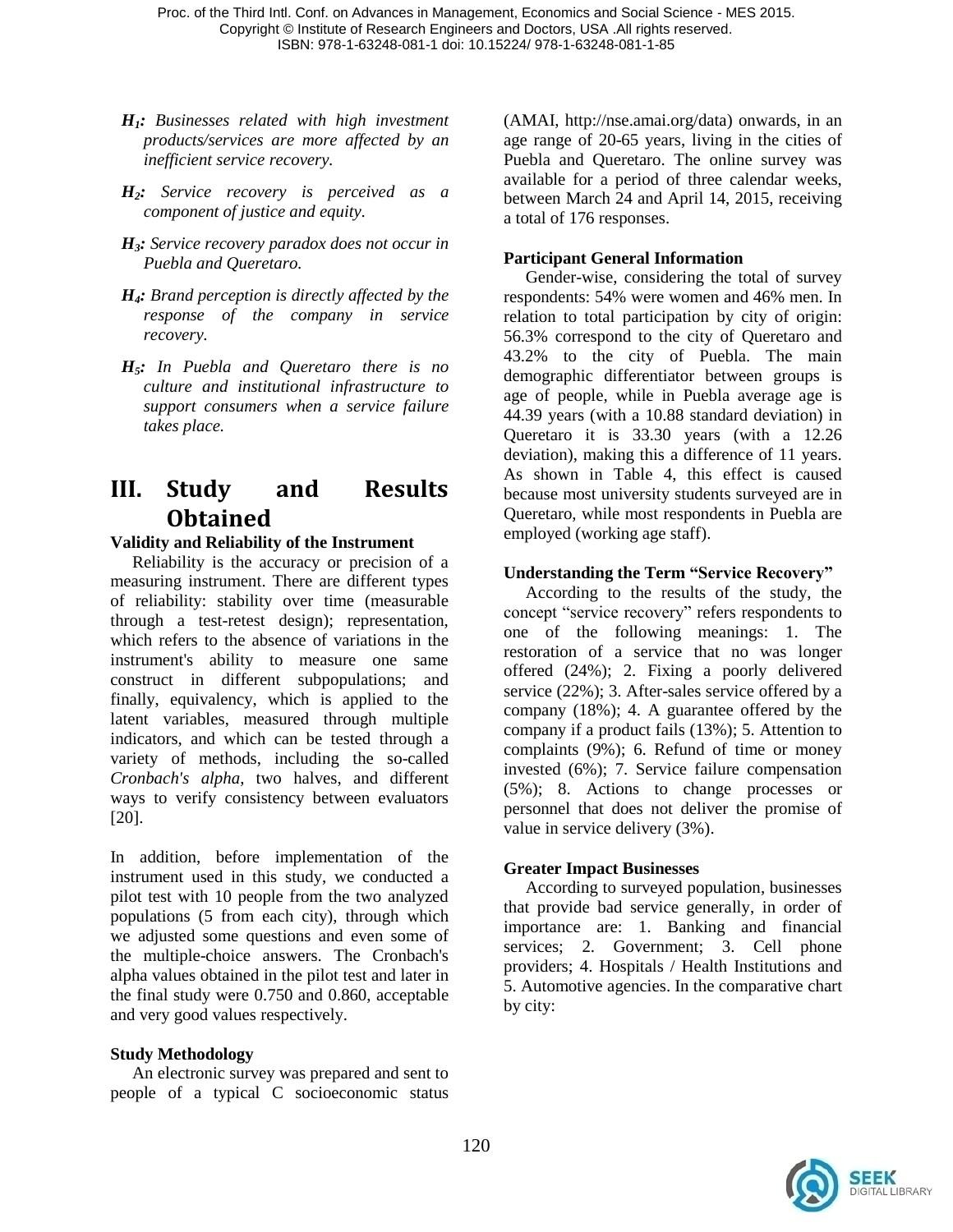| Puebla                | <b>Queretaro</b>  |
|-----------------------|-------------------|
| Banking and<br>1.     | Banking and<br>1. |
| financial             | financial         |
| services              | services          |
| (82.35%)              | (78.13%)          |
| Government<br>$2_{-}$ | Cell phone<br>2.  |
| (70.59%)              | providers         |
|                       | (75%)             |
| 3.<br>Hospitals /     | Government<br>3.  |
| Health                | $(62.50\%)$       |
| Institutions          |                   |
| (70.59%)              |                   |
| Cell phone<br>4.      | Automotive<br>4   |
| providers             | agencies          |
| $(64.71\%)$           | (56.25%)          |
| Automotive<br>5.      | Hospitals /<br>5. |
| agencies              | Health            |
| $(54.90\%)$           | Institutions      |
|                       | and Auto          |
|                       | repair shops      |
|                       | (53.13%)          |

#### **Table 1. Greater Impact Businesses in Service Recovery by City**

## **Relation Network with Service Recovery**

Surveyed people relate the term "service recovery" more with: 1. Quality of service; 2. Ethics; 3. "Get what you pay for"; 4. Equity; 5. Justice; and 6. Brand awareness. In the analysis by city:

#### **Table 2. Relation of the Service Recovery Term with other Concepts by City**

| Puebla                 | <b>Queretaro</b>       |
|------------------------|------------------------|
| Quality of service     | Quality of service     |
| (58.82%)               | $(54.84\%)$            |
| Ethics (21.57%)        | Ethics (16.13%)        |
| "Get what you pay      | "Get what you pay      |
| for" $(11.76%)$        | for" $(9.68\%)$        |
| Justice (3.92%)        | Equity (6.45%)         |
| Equity (1.96%)         | <b>Brand awareness</b> |
|                        | $(6.45\%)$             |
| <b>Brand awareness</b> | Justice (3.23%)        |
| $(1.96\%)$             |                        |
| Other $(0\%)$          | Other (3.23%, brand    |
|                        | pride)                 |

**Service Recovery Coverage and Viable Scope**

Almost 80% of respondents (79.17%), say companies are not prepared to offer a service recovery after failure. In the comparative chart between the two cities, 83.34% in Puebla support this opinion, while the figure in Queretaro is 77.27%.

## **Expected Response versus Received Response**

Regarding action of a company that failed in the service, 30% of respondents say that the company "did nothing". And when an action took place, customers were more satisfied when: 1) The company acknowledged its mistake and apologized (28.33%); 2) The company offered a larger incentive than the main purchase (24.17%); 3) The company acknowledged its mistake (11.67%); 4) The company issued a statement expressing its mistake (5.83%).

## **Effect on the Relationship with the Brand**

Considering the response of a company that failed in the service, perception of affected relationship with the brand was as follows: (1) Low (26.67%); (2) Very low (25.00%); (3) The same (24.17%); (4) Superior (21.67%) and (5) Highly superior (2.50%).

### **Puebla and Queretaro: Contrasts in Consumer Rights**

Globally, only 31.67% of respondents claim to have attended one of the official institutions to enforce their rights. Best-known institutions are: PROFECO (Federal Agency for Consumers Protection, 67.33%), CONDUSEF (National Commission for the Protection of Users of Financial Services, 10%), and lastly the National Consumer Institute (2%). Some additional mentions include IFAI (Federal Institute for Access to Information and Data Protection), Apestan.com, National Employment Service, and customer service offices in companies.

As to obtained resolution, results were the following: 1. Positive, 2. Left in oblivion, due to no response; 3. Negative, 4. Other. Analyzing responses by city, the following data were obtained:

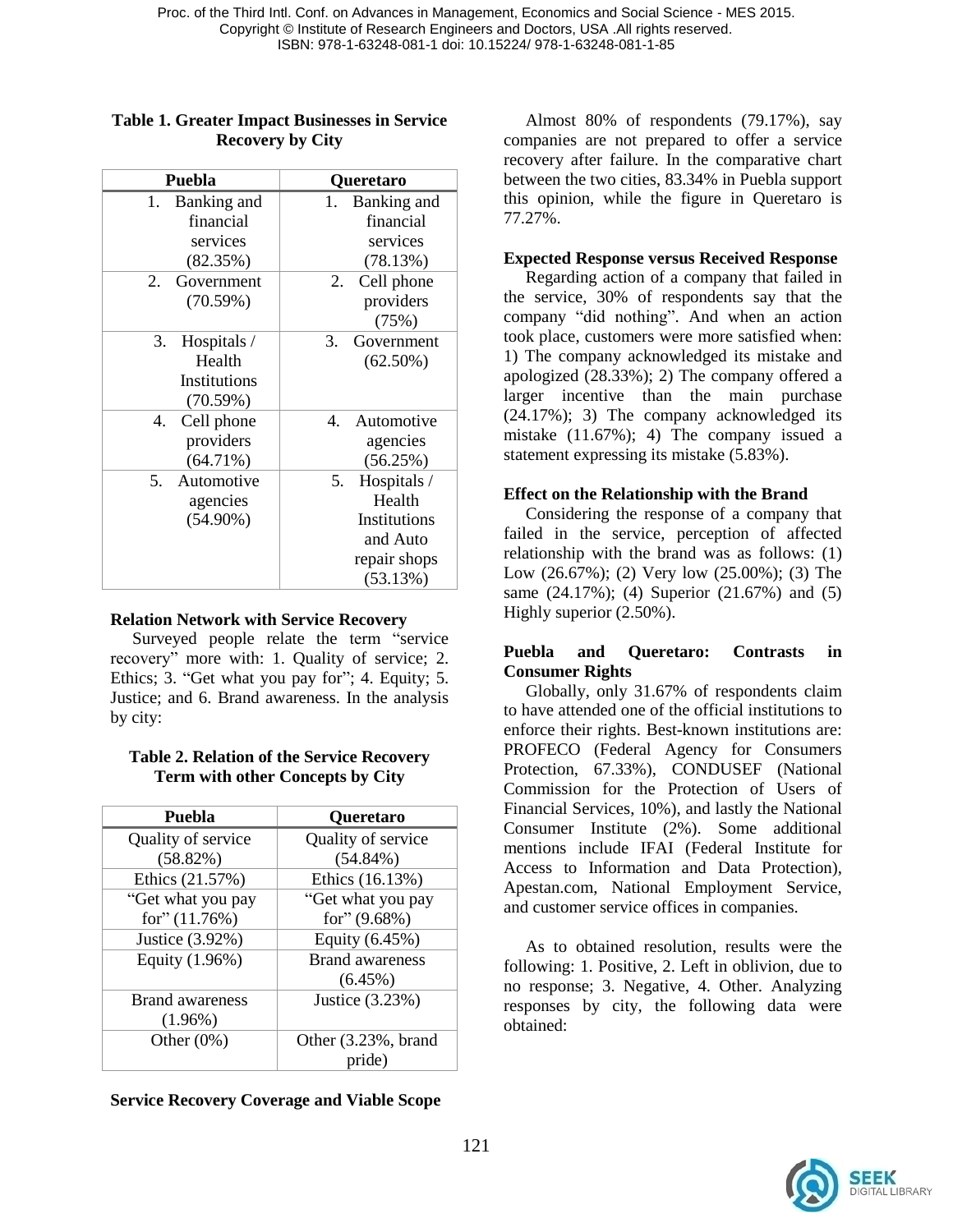### **Table 3. Obtained Resolution by City**

| Puebla                   | <b>Queretaro</b>         |
|--------------------------|--------------------------|
| Positive (35%)           | Positive (37.50%)        |
| Negative (35%)           | Left in oblivion, due to |
|                          | no response $(25%)$      |
| Left in oblivion, due to | Negative (12.50%)        |
| no response (30%)        |                          |
| Other (15% was           | Other $(25\%$ , they     |
| positive but at the cost | required too many        |
| of much investment in    | documents)               |
| time, resources,         |                          |
| emotional exhaustion)    |                          |

## **Hypotheses Results**

According to the results, we conclude the following, regarding established *a priori* hypotheses for the study:

*H1: Businesses related with high investment products/services are more affected by an inefficient service recovery.*

This is not accepted. Based on the answers given by participants to the question related to the greater impact businesses, the first places were occupied by banking and financial services, government (taxes), cell phone providers. Thereby pointing more at products / recurring operation services than to high-level investment ones.

*H2: Service recovery is perceived as a component of justice and equity.*

This is partially accepted. Although the direct question does not provide answers related to justice and equity, but with quality of service. It is in response to what was done by the company after a failure where the demand for justice or equity is identified.

*H3: Service recovery paradox does not occur in Puebla and Queretaro.*

This is accepted. There are consequences after a service failure from the company in both cities and in very few cases there is evidence of a higher level of satisfaction than before the failure.

*H4: Brand perception is directly affected by the response of the company in service recovery.*

This is accepted. Obtained results completely underpin this hypothesis, leaving a direct negative consequence on the brand-consumer relationship.

*H5: In Puebla and Queretaro there is no culture and institutional infrastructure to support consumers when a service failure takes place.*

This is rejected. While in Puebla the presence of such culture and institutional support is revealed, in Queretaro its absence is more evident.

## **IV. Conclusions of the Study and Future Research**

This study shows that there is no credibility in government institutions responsible for consumer rights. The government appears as the second most important element among institutions that do not offer service recovery as such. The differences between the two entities, that we could say are partly similar, Puebla and Queretaro, showed non-pronounced differences as to whether government institutions such as PROFECO, work for which they were created, being that the younger the people the less they believe less, and the older, they believe more.

Gender was a discriminatory variable in this analysis, while women think they gain less when the company wants to repair damage caused for not providing good service, unlike men, who say they feel discomfort when a service is not delivered as promised, but once time passes, they forget the issue of service recovery. It is recommended that future research carries out deeper random tests or by stratum, increasing sample size, extending age range, and using the instrument in various cities with a similar GDP or an equal or similar competitiveness to see how the study variables behave. It would be very appropriate to make some observations with representatives of the mentioned institutions (PROFECO) to know their view on the purpose of service recovery.